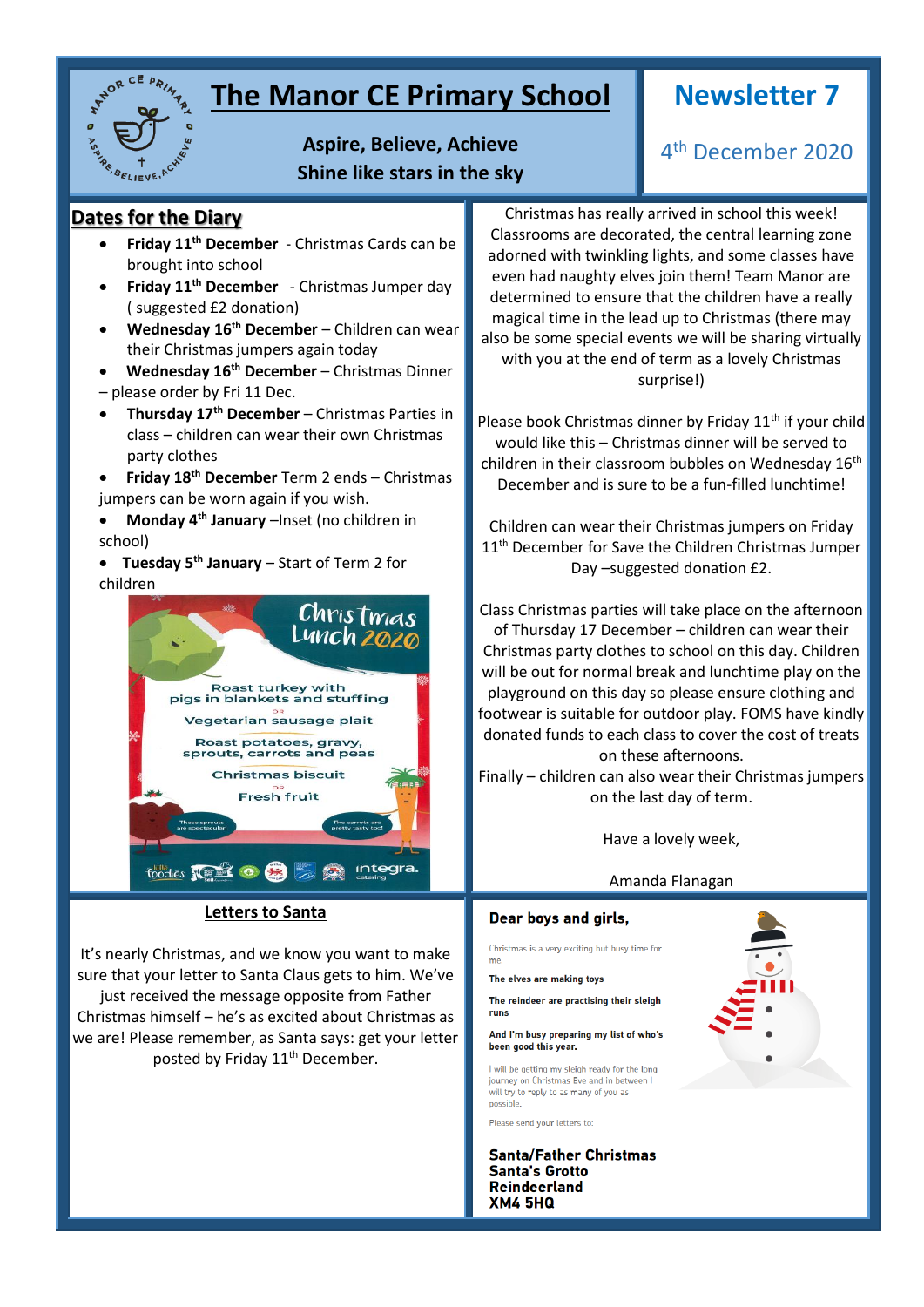#### **Africa Class**

This week in Y2 we have been practicing division and multiplication and writing our own version of the 'Bear & The Hare' stories using amazing descriptive language. We've been practicing for our Christmas performances, as well as learning all about the Nativity and what Jesus'

birth means to Christians in R.E. In forest school, we had lots of fun creating paint out of mud and using it on leaves and trees around the forest school area. We also had hot chocolate and biscuits!

#### **Europe Class**

This week Year 3 have been learning all about North America. We have been focusing on The Grand Canyon after our helicopter ride down the Colorado River. Next week we are going to be doing some crafting and need cardboard, if you have any cardboard boxes lying around at home that you do not want please send them. Well done Year 3 for a great week, I'm really proud of you all.

#### **South America Class**

Christmas has arrived in Year 6! We have decorated the classroom and made our own paper chains which look amazing. We are enjoying seeing who is selected from the advent truck each day and we are making a real effort to be extra kind to them on that day!

In English this week, we have finished off our invented meeting tales and have loved being given the freedom to write about characters and settings of our choice. We have also been learning about angles in Maths and World maps in our Geography sessions.

Please continue to read regularly at home with your children - they are never too old to be read with and to! If you need any book suggestions - let me know.

Mrs Sweet

#### **Asia Class**

This week, Year 4 have been working extremely hard showcasing all of their knowledge in our assessment week. I am immensely proud of all their efforts and proud to see them using lots of Diamond, Ruby and Emerald Power to encourage their classmates to shine like stars in the sky. After working so hard, we went on an adventure to the Amazon Rainforest! Here we learnt all about deforestation and its effect on the world. The children were shocked and even related it to local environments being taken down to build houses. Then, we used our incredible sketching skills to really focus on portraying texture in our 'Extinct Animal' art work!

#### **Antarctica Class**

This week we have been learning all about The Gingerbread Man. We have made and decorated gingerbread men for the



#### **North America**

Another week gone and the decorations are up! In Maths, we have been working with decimals to 3 decimal places: writing, reading and ordering them. In English, we have been looking at car showrooms, watching advertisements for cars including a Porsche advert and stacking sentences to build on a piece of writing. In topic, we have been learning about the Roman legacy namely roads and more work on Roman numerals as well as identifying continents and other key features of our world.

#### **Australia Class**

What an exciting week in Year 1! Not only did the Christmas decorations appear overnight but Year 1 have also been visited by their cheeky elf, Dave! Dave has been getting up to all sorts of mischief this week such as covering our Christmas tree with toilet roll. We can't wait to see what he will get up to next. We have been learning more about Mary Seacole this week and we also looked at the similarities and differences between Victorian and modern hospitals and medicines. We were shocked to discover they used blood sucking leeches to cure lots of illnesses in Victorian times. We also continued to write about Grandad's Island. We used role play to pretend we were on the deck of the ship and then discussed what we would see and hear. We then used our ideas in our writing later in the week. Thank you to everyone who has brought in a tin can so far. If you are yet to bring one in, then please could they be in school by Wednesday 9<sup>th</sup> at the latest. Thank you.